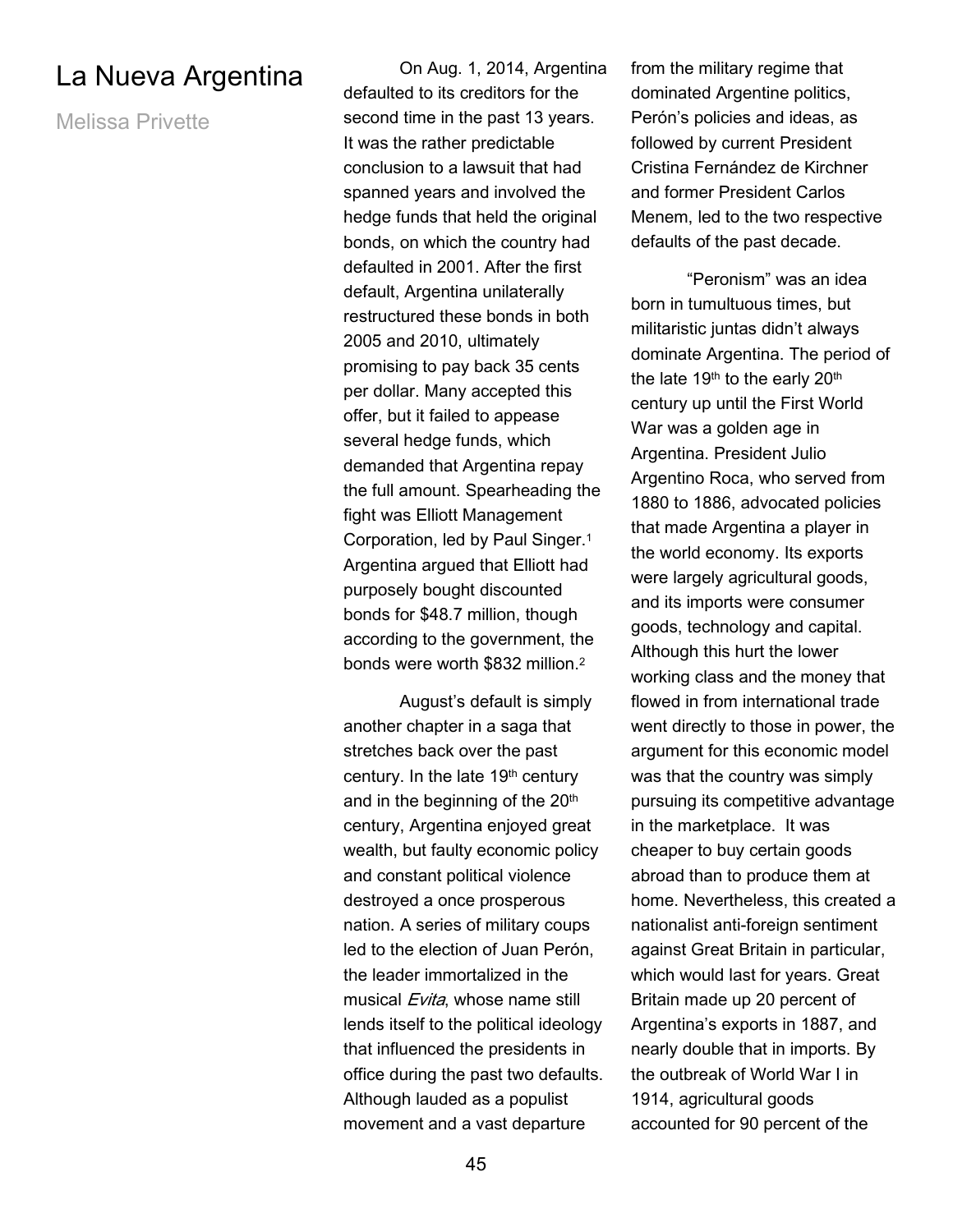In order to improve its financial position, Argentina must be willing to relinquish its past views on economic dogma.

country's imports, and 85 percent of those were sent to Europe.<sup>3</sup>

 During this golden age, GDP growth led the world at the time, an impressive six percent per year. Immigrants flooded in from Europe in search of work on the pampas, where the fertile fields and cattle ranches fueled the roaring and robust engine that was the Argentine economy. The influx of people from places such as Wales, Germany and France gave this economy a larger workforce and produced a unique culture reminiscent of that of a European nation.<sup>4</sup> It was one of the 10 richest nations in the world, behind Australia, Britain and the United States, but before France, Germany and Italy. However, trade toppled after the First World War. As foreign investment returned to investors' respective home nations, local banks were too few and short on capital to make up for it. A second critical issue was that the economy centered on commodities, as Argentina wasn't an industrialized nation. The only technology that it had access to during La Belle  $Epoqu\acute{e}$  — the golden age — was railroads. The development of technology wasn't one of its specialties, partially because education was limited to the

oligarchy, and it was in the oligarchy's interests for Argentina to remain an agrarian power rather than an industrial one.<sup>5</sup> Accompanying the creation of factories would be the creation of a new middle class that owned the factories, which would loosen the grip of the wealthy landowners in the *pampas* on the political and economic power they enjoyed. Not surprisingly, this concentration of wealth and power, instead of maintaining the status quo, may have led to its demise. Change of any sort would shake the foundations of this upper class' very comfortable position, which is why the oligarchy was so against an industrialized economy.

 Perhaps the clearest forerunner to the Peronist Party was the Unión Cívica Radical (UCR), which came into power after World War I. Its founders were largely middle class, and its platform was fair, universal elections and revolutionary change. Like Peronism, there was no clear ideological framework: Its constituents were the collective people, and its goal was to transform the nation and create a "fairer" society. Party leader Hipólito Yrigoyen was the first president elected under universal male suffrage in 1916. However,

his administration did more to support the status quo than to alter it. One accomplishment was strengthening the idea of import substitution, which is something that Perón would establish as the country's main economic policy in the future. This strategy was designed to shift Argentina away from dependency on foreign goods and instead help to build industry of its own through tariffs or quotas to discourage foreign investment. In his second term, Yrigoyen tried to fully nationalize the oil industry under the state oil company, Yacimientos Petrolíferos Fiscales (YPF). In order to garner support for this motion, he ran anti-U.S. and, in particular, anti-Standard Oil propaganda, but he faced both political and economic difficulties. The lack of congressional backing and the unfeasibility of YPF being able to shoulder domestic demand led to imminent failure. Yrigoyen's unpopularity combined with the beginning of the Great Depression resulted in his removal from power in a *coup d'etat* orchestrated by General José Félix Uriburu.

Uriburu began his presidency addressing Argentina's economic woes. He slashed spending and fashioned public works programs in an attempt to lower unemployment. He too, however, was as unpopular as his predecessor was, and attempted to mitigate this through oppression and the dissolution of Congress. After two years, Agustín Pedro Justo, another military general,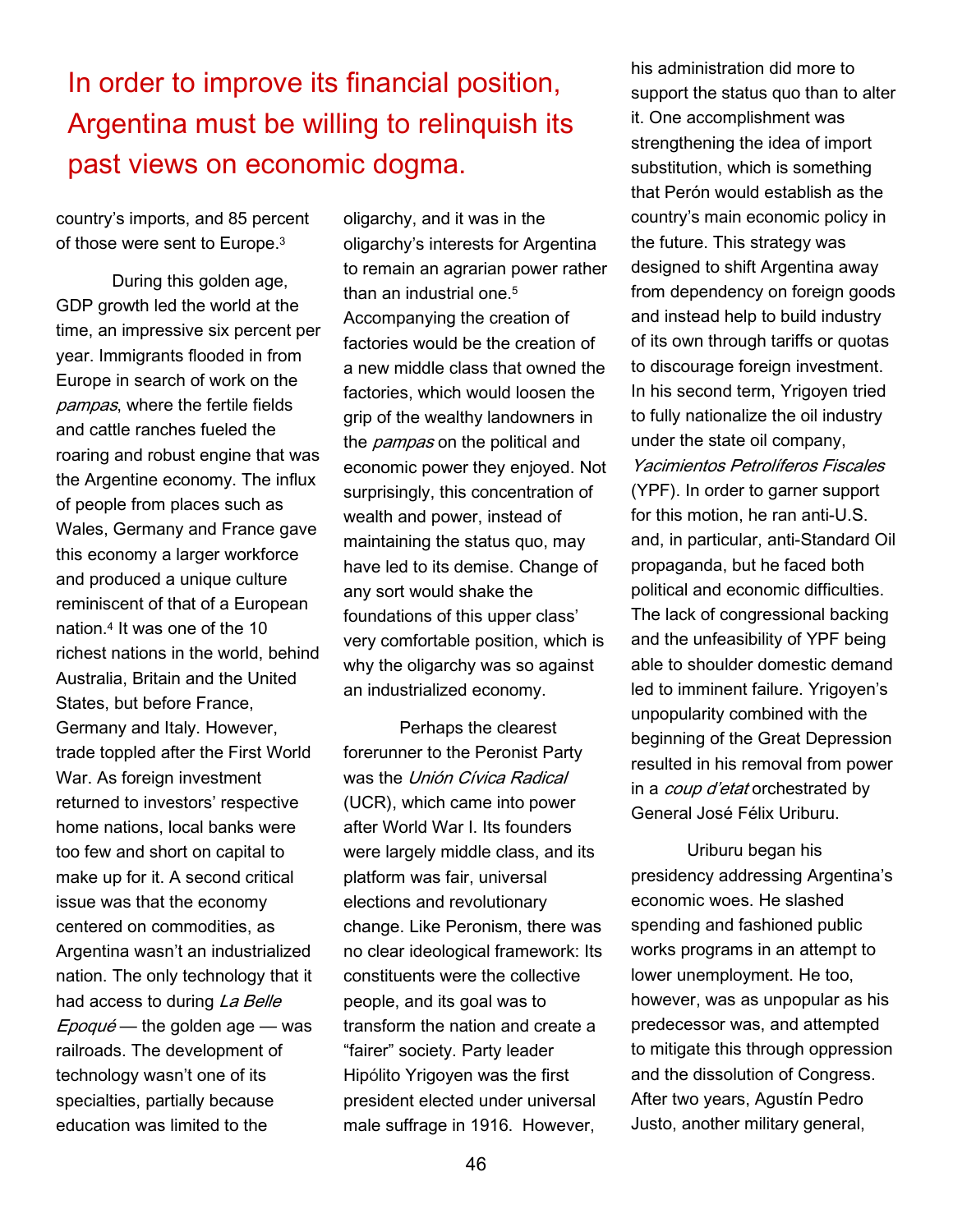replaced him. Justo was a member of a political coalition known as the Concordancia, which was infamous for rising to power through electoral fraud. <sup>6</sup>

 In 1943, the Concordancia was overthrown by another coup, this one instigated by Grupo de Oficiales Unidos (GOU), the United Officers' Group, a secret society of Argentine army officers. Among their ranks was Colonel Juan Perón, who was largely regarded as the head of the operation. As Secretary of Labor, he took a vested interest in the welfare of the working class counter to the attitude that many presidents took of maintaining the current order. As a result, it was the labor force that made up his largest base of support when he ran for president three years later.

 It was from Perón's first term that most of the party's philosophy is drawn. He shaped a Five-Year Economic Plan with the intention of fully industrializing the nation and eliminating reliance upon foreign exports. There was a fundamental disconnect between the plan and the reality: Perón had risen to the office of president through anti-foreign rhetoric and nationalist sentiment, but some degree of foreign investment was still needed in order for the economy to flourish. A year before his election, Spruille Braden, the U.S. ambassador to Argentina, denounced Perón's "neurotic nationalism," which even into his presidency strained the

relationship between the two nations.<sup>7</sup>

 It's from this history of advocating Argentine interests and nationalization of industry that many of de Kirchner's policies are derived. The most striking was the partial re-nationalization of YPF in 2012. Although the government only holds a controlling stake and not the entire company, the action still reaped criticism from the European Union. The 2001 default virtually shut Argentina off from credit markets, and the recent fight with Elliott Management and de Kirchner's characterization of foreign bondholders as "vultures" did no favors in repairing its international standing.<sup>8</sup> Even now, Argentina has taken a firm nationalist stance in foreign policy, in an attempt to save its crumbling economy.

 In order to improve its financial position, Argentina must be willing to relinquish its past views on economic dogma. Since Perón, and, to an extent even before him, Argentina has allowed anti-foreign sentiments to fester, which in effect has stifled its economic growth as a nation. In 2007, it was ruled against in a case concerning it and the British natural gas company BG Group. The U.S. Supreme Court had previously ruled in favor of BG Group, which claimed that the country was attempting to force it out of business, likely in an attempt to help the domestic natural gas business. Instead of

accepting the ruling, it returned to U.S. court to appeal the international court's decision.<sup>9</sup> In the end, the Supreme Court upheld it, but this is a prime example of the economic friction that exists between Argentina and other countries. The only way forward is to thaw the ice that has frozen trade relations.

Argentina must attract foreign investment while at the same time preserving its own advantages in the world marketplace. Even today, one of its biggest exports is commodities, exports of which are almost 14 percent of the economy.<sup>10</sup> However, technology is key to building any advanced economy, but to gain technology it must become an inviting place for tech companies. One of the ways in which it may do this is by incentivizing investment in industry. This was done in May 2014 with the biofuel industry. Export taxes were cut from 21 percent to 11 percent on alternative fuel. The biggest players in this industry are international grain companies Cargill, Bunge and Louis Dreyfus.11 Such policies could

The only way forward is to thaw the ice that has frozen trade relations.